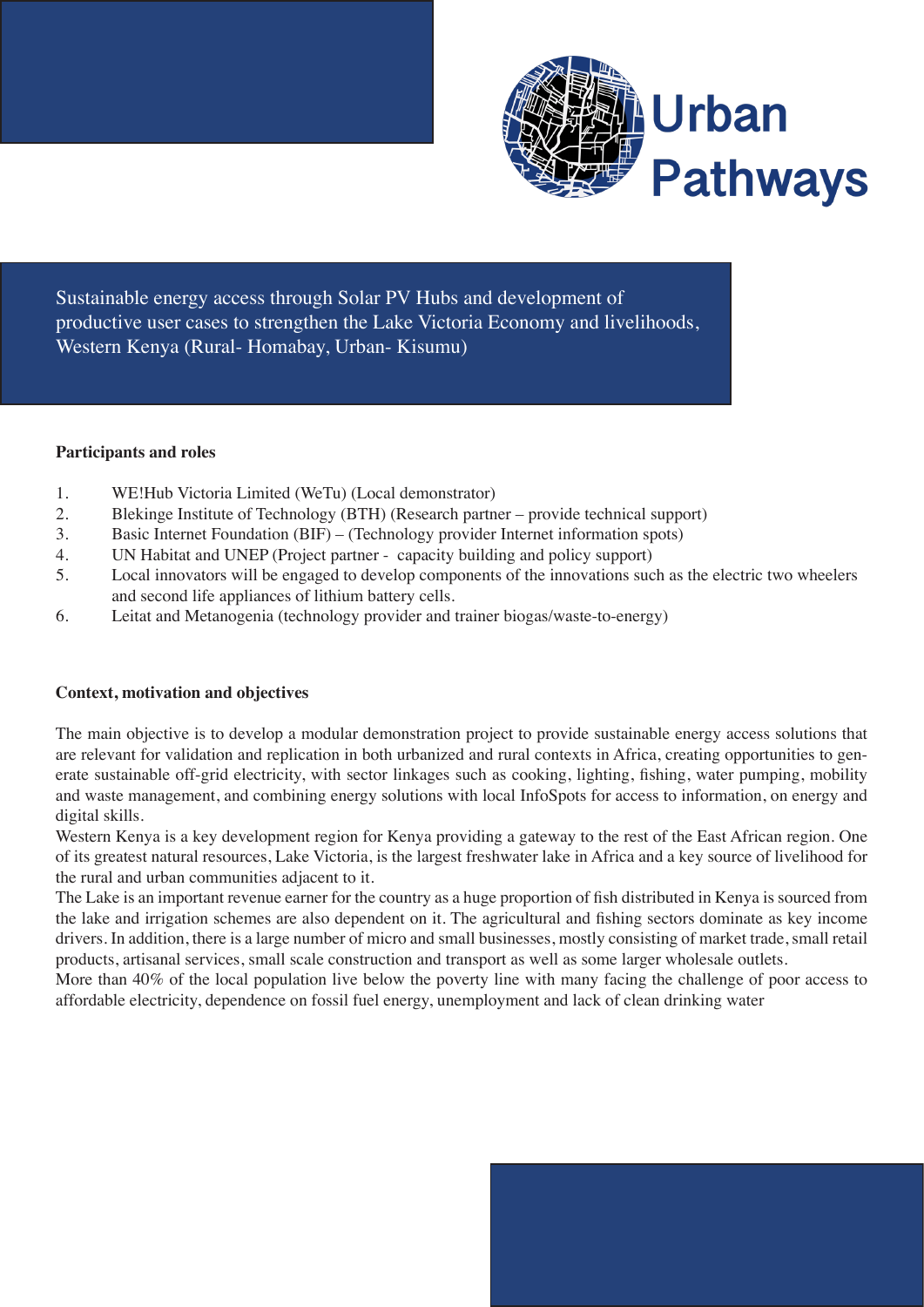# **Challenge**

- 1. Rural communities: Most of the smaller fishing communities are still not connected to the national electricity grid while the larger population lacks access to clean drinking water opting to drink water from Lake Victoria which is not safe for human consumption.
- 2. The urban poor: A significant portion of the urban households are considered poor and have a challenge accessing affordable electricity. Consequently, they opt for insecure connections characterized by unreliable power supply and power black outs on a daily basis.
- 3. Small Businesses: Access to electricity for small entrepreneurs is difficult due to the high cost and unreliability of grid power. Energy from fuel generators is often used which is price intensive for small business owners and environmentally unfriendly.
- 4. Fish Value Chain: In both the rural and urban context, fishermen are using old fashioned technology such as pressure lanterns or lead acid batteries for night fishing, which is more costly than modern lithium-ion battery lanterns and not environmentally friendly. The lack of adequate cooling services greatly increases post-harvest losses in the value chain. There are also significant losses in traditional fish drying in periods of cold and wet weather. There is currently no alternative method for fish drying available.

### **Innovative approach and contribution to the project**

- 1. Establishment of self-sufficient rural-urban solar energy hubs that provide affordable and inclusive access to renewable energy for communities that cannot afford electricity from the main grid.Innovative business models with sharing and circular economy approaches for the different user cases, enabling the diversification of the economic base by making it possible for rural communities to own, deepen and move beyond traditional economic activities.
- 2. Development of new innovative products: lithium-ion battery packs for household and business use cases, solar cooling solutions (ice and cold storage for fish and agriculture products), solar fish drying services, locally manufactured electric vehicles (two wheelers), appliances for agricultural use, solar water pumping, state of the art water filtration systems, biogas/waste-to-energy for clean cooking and e-waste management..
- 3. Knowledge documentation, generation and dissemination of innovative practices within a developing context by working hand-in-hand with academic and industrial partners as the innovations are implemented.

# **Expected results**

- 1. One off grid solar charging hub in a rural context (a fishing and farming community) and one solar charging hub in a peri-urban environment. Each hub will have a fully functional 40 to 50 kW solar power system to charge batteries and power equipment.
- 2. Development of user cases of energy for productive use at both hubs (electric motorcycles, battery pack, fishing lantern, fish drying/cooling, solar water pumping and filtration)
- 3. Proof of Concept for business models for energy use cases based on a sharing and circular economy approach
- 4. Two electronic waste collection centers at both Hubs with further treatment in the WeTu pre-processing plant in Homa Bay
- 5. Technical blueprint for PV Hub and analysis of energy consumption of user cases
- 6. Improvement of circular economy mechanisms (co-design of products to facilitate repair and second life use of Lithium Battery Cells)